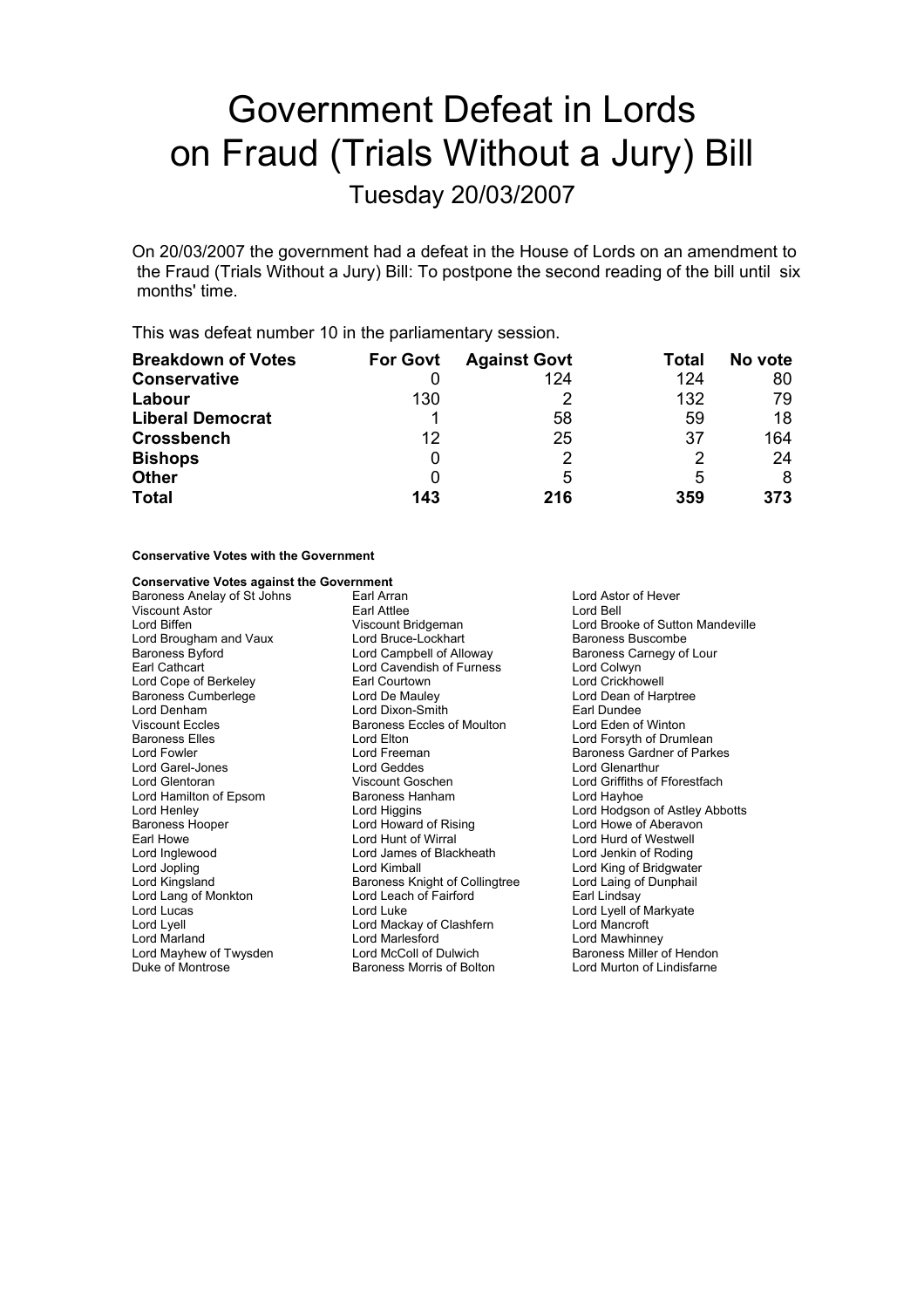Lord Naseby **Baroness Noakes** Earl Northesk<br>
Lord Norton of Louth **Baroness O'Cathain** Earl Onslow Lord Norton of Louth Earl Baroness O'Cathain Baroness O'Cathain Earl Onslow Baroness O'Cathain Earl Onslow Lord Patten Baroness Platt of Writtle Lord Quinton Baroness Platt of Writtle Lord Rees Lord Soulsby of Swaffham Prior Lord St John of F<br>Lord Stewartby Lord Strathclyde Baroness Trumpington and Lord Tugendhat Corporation Lord Ullswater<br>Baroness Verma Lord Windlesham

Lord Patten **Lord Patten Baroness Perry of Southwark**<br>
Lord Quinton **Lord Patter Baroness Rawlings** Lord Reay Lord Rees Lord Roberts of Conwy<br>
Lord Saatchi Conwy Baroness Seccombe Lord Relatione Land Selborne Earl Selborne<br>
Lord Selsdon<br>
Lord Selsdon<br>
Earl Baroness Sharples Lord Selkirk of Douglas<br>
Lord Selsdon Baroness Sharples<br>
Lord Shephard of Northwold Lord Skelmersdale Baroness Shephard of Northwold<br>Lord St John of Fawsley Baroness Thatcher **Lord Trefgarne** Lord Trefgarne Trenchard Viscount Trenchard<br>Baroness Trumpington **Lord Tugendhat** Viscount Ullswater Baroness Verma<br>
Lord Wade of Chorlton Lord Walker of Worcester The Baroness Wilcox<br>
Lord Walker of Worcester The Baroness Wilcox Lord Walker of Worcester

# **Labour Votes with the Government**<br>Lord Acton

Lord Bernstein of Craigweil<br>Baroness Blood Lord Brookman Lord Brooks of Tremorfa<br>
Lord Campbell-Savours Lord Carter of Coles Lord Desai Lord Drayson<br>
Lord Elder Lord Evans of Parkside Baroness Gould of Potternewton Lord Gould of Lord Graham Lord Gould of Edmonton Lord Harrison Lord King of West Bromwich Lord Mackenzie of Framwellgate Lord Mason of Barnsl<br>Lord Maxton baroness McDonagh Baroness Royall of Blaisdon Lord Smith of Leigh Lord Smith of Finsbury<br>
Lord Strabolain Lord Strabolain Lord Strabolain Baroness Thornton

Lord Acton Baroness Adams of Craigielea Lord Adonis Lord Anderson of Swansea Baroness Andrews Lord Archer of Sandwell Baroness Ashton of Upholland Lord Barnett Cord Barnett Lord Baroness Ashton of Brighton<br>
Lord Baroness Blackstone<br>
Lord Baroness Blackstone Lord Boyd of Duncansby Examples Blood<br>
Examples Blood<br>
Lord Bragg Lord Brett Lord Brooke of Alverthorpe<br>
Lord Brookman Lord Brooks of Tremorfa Lord Burlison<br>
Lord Brookman Lord Brooks of Tremorfa Lord Burlison Lord Campbell-Savours Lord Carter of Coles Lord Carter of Coles<br>
Lord Corbett of Castle Vale Baroness Crawley Lord Corbett of Castle Vale Baroness Crawley<br>
Lord Davies of Coity<br>
Lord Davies of Oldham Lord Cunningham of Felling Lord Davies of Coity<br>
Lord Desai Lord Davies Corp Lord Dubs<br>
Lord Desai Lord Dubs Lord Elder Lord Evans of Parkside Lord Evans of Temple Guiting<br>
Lord Eaconer of Thoroton Baroness Farrington of Ribbleton Lord Faulkner of Worcester Baroness Farrington of Ribbleton Lord Filkin Lord Foulkes of Cumnock Lord Fyfe of Fairfield<br>Baroness Gale Baroness Gibson of Market Rasen Baroness Golding Baroness Gale **Baroness Gibson of Market Rasen** Baroness Golding<br>
Lord Goldsmith **Baroness Coudie**<br>
Lord Gordon of Strathblane Baroness Goudie Lord Gordon of Strathblane Baroness Goudie<br>
Lord Gould of Brookwood Lord Graham of Edmonton Lord Grocott Lord Harrison Lord Hart of Chilton Lord Haskel **Lord Haworth Baroness Hilton of Eggardon**<br>
Lord Hollick **Consuments Baroness Hollis of Heigham** Lord Howarth of Newport Baroness Hollis of Heigham Baroness Howells of St Davids Lord Howie of Troon Theory Lord Hoyle<br>Lord Hughes of Woodside Lord Jones Lord Judd Lord Hughes of Woodside Lord Jones Lord Judd Lord Leitch **Lord Lipsey** Lord Lipsey **Baroness Lockwood** Lord Lord Macdonald of Tradeston **Baroness Lockwood** Lord Machana Lord Machana Lord Machana Lord Machana Lord Machana Lord Machana Lord Machana Lord Machana Lord Ma Lord Macdonald of Tradeston Lord MacKenzie of Culkein<br>Lord Mason of Barnsley **Baroness Massey of Darwen** Baroness McIntosh of Hudnall Lord Moonie<br>
Baroness Morris of Yardley Lord O'Neill of Clackmannan Lord Patel of Blackburn Baroness Morris of Yardley Lord O'Neill of Clackmannan Lord Patel of Black<br>Lord Pendry Lord Plant of Highfield Baroness Prosser Lord Plant of Highfield Baroness Pross<br>
Lord Puttnam Baroness Quin Lord Prys-Davies **Lord Puttnam**<br>
Lord Radice **Lord Ranges Baroness Ramsay of Cartvale** Lord Randall of St Budeaux Baroness Ramsay of Cartvale Baroness Rendell of Babergh Lord Rooker Consuments Rend Rosser<br>Baroness Royall of Blaisdon Lord Sainsbury of Turville Cord Sawyer Baroness Scotland of Asthal Lord Sewel Corporation Corporation Corporation Corporation Corporation Corporation<br>
Lord Smith of Finsbury Corporation Corporation Corporation Corporation Corporation Corporation Corporation Co Lord Taylor of Blackburn Lord Temple-Nord Temple-Morris<br>1991 Lord Triesman

Lord Steinberg<br>Lord Taylor of Holbeach<br>Viscount Trenchard

Baroness Amos Lord McIntosh of Haringey Lord Strabolgi and Baroness Symons of Vernham Dean<br>
Lord Strabolgi Baroness Symons of Vernham Dean<br>
Baroness Taylor of Bolton Lord Taylor of Blackburn Lord Temple-Morris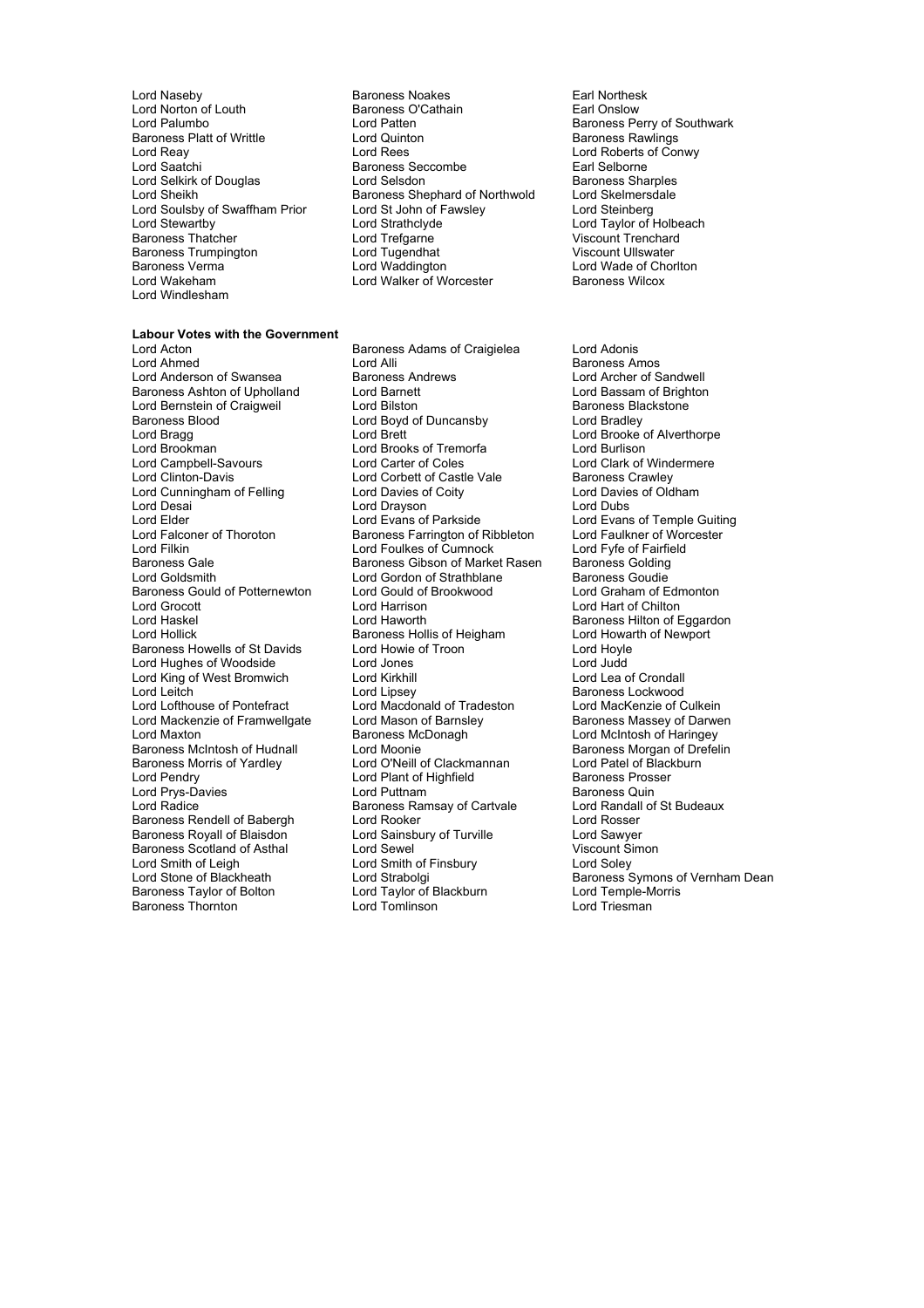Lord Woolmer of Leeds

Lord Truscott **Lord Turnicliffe** Lord Turnicliffe Lord Turnberg<br>
Baroness Turner of Camden Lord Varley Corpus Lord Valley Baroness Turner of Camden Lord Varley Baroness Wall of New Barnet<br>Lord Warner Camden Baroness Warwick of Undercliffe Baroness Whitaker Baroness Warwick of Undercliffe

#### **Labour Votes against the Government**

Baroness Mallalieu Lord Rowlands

#### **Liberal Democrat Votes with the Government** Lord Taverne

# **Liberal Democrat Votes against the Government**<br>Lord Addington **Lord Avebury**

Baroness Bonham-Carter of Lord Bradshay<br>
Lord Carlile of Berriew Lord Chidgey Viscount Falkland Baroness Falkner of Margravine<br>
Baroness Hamwee<br>
Baroness Hamwee Baroness Williams of Crosby

Lord Avebury **Baroness Barker**<br>
Lord Bradshaw **Baroness Barker**<br>
Lord Burnett Lord Cotter Lord Dholakia Lord Dykes Earl Glasgow<br>
Earl Glasgow Baroness Hamwee Baroness Harris of Richmond<br>
Lord Jones of Cheltenham Lord Kirkwood of Kirkhope Lord Lee of Trafford Lord Kirkwood of Kirkhope Lord Lee of Trafford<br>
Lord Livsey of Talgarth Lord Mackie of Benshie Baroness Linklater of Butterstone Lord Livsey of Talgarth **Example 2 Lord Mackie of Ben**<br>Lord Maclennan of Rogart Baroness Maddock **Earl Mar** and Kellie Lord Maclennan of Rogart Baroness Maddock Earl Mar and Kellie<br>Lord McNally Baroness Miller of Chilthorne Domer Baroness Neuberger Baroness Miller of Chilthorne Domer Lord Newby **Baroness Northover** Cord Cakeshott of Seagrove Bay<br>
Lord Razzall **Cord Redesdale** Cord Redesdale **Cord Renard** Lord Razzall **Lord Rennard Lord Rennard Lord Rennard Lord Rennard Lord Rennard Lord Rennard Lord Rennard Lord Rennard Lord Rennard Lord Rennard Lord Rennard Lord Rennard Lord Rennard Lord Rennard Lord Rennard Lord Rennard** Lord Rodgers of Quarry Bank Lord Russell-Johnston Lord Sandberg Baroness Scott of Needham Market Lord Russell-Johnston Lord Sandberg Baroness Scott of Nee<br>
Lord Shutt of Greetland Lord Smith of Clifton Lord Steel of Aikwood<br>
Lord Teverson Lord Thomas of Gresford Baroness Thomas of V Lord Thomas of Gresford Baroness Thomas of Walliswood<br>Lord Thomson of Monifieth Lord Tope Baroness Thomas of Winchester Lord Thomson of Monifieth Lord Tope Lord Tordoff **Communist Communist Communist Communist Communist Communist Communist Communist Communist Communist Communist Communist Communist Communist Communist Communist Communist Communist Communist Communist Communis** 

Lord Clement-Jones Lord Watson of Richmond

#### **Crossbench Votes with the Government**

Lord Birt Lord Chorley Lord Chorley<br>Baroness Finlay of Llandaff Baroness Howarth of Breckland Lord Hylton

**Crossbench Votes against the Government** Lord Alton of Liverpool Viscount Bledisloe Lord Broers Lord Cameron of Dillington Lord Cobbold<br>
Earl Erroll Control Control Control Control Control Control Control Control Control Control Control Control C<br>
Baroness D'Souza Baroness D'Souza (Earl Erroll Baroness Fritchie baroness Fritchie baroness Fritchie baroness Fritchie baroness<br>Baroness Howe of Idlicote (Earl Electric Baroness Lord Lloyd of Berwick) Baroness Howe of Idlicote Lord Kilclooney Lord Lloyd of Berwick Lord Neill of Bladen Lord Palmer Lord Patel of Bradford Lady Saltoun of Abernethy Baroness Stern Lord Thomas of Swynnerton Lord Walpole

Baroness Howarth of Breckland Lord Joffe Lord Low of Dalston Lord Monson Lord Patel Earl Sandwich Lord St John of Bletso Lord Maginnis of Drumglass

Lord Rowe-Beddoe

### **Bishop Votes with the Government**

**Bishop Votes against the Government** Bishop of Southwell **Archbishop of York** 

**Other Votes with the Government**